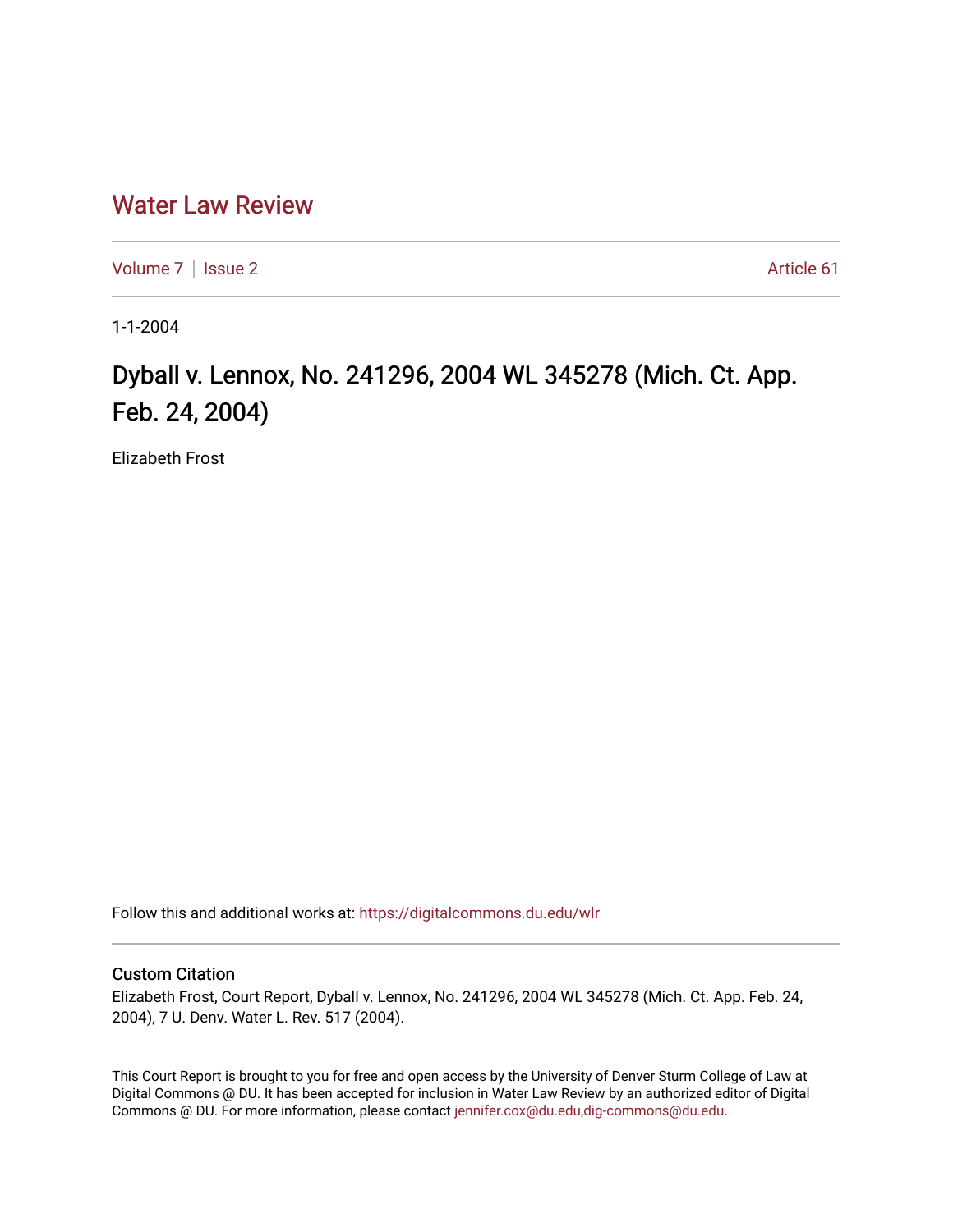The court noted that MDEQ based its decision on competent, material and substantial evidence, and the trial court did not err in their review of the decision. The City of Romulus, the City of Taylor, and Wayne County argued that the trial court erred in its review of MDEQ's actions, but they did not allege any specific error in the trial court's review. On appeal, this court held that, without a more specific allegation of error, the trial court was correct in reasoning that MDEQ's decision was valid.

The court thus affirmed the trial court's decision, finding that the trial court did not err in its evaluation of the MDEQ's decision to issue the Part 111 permit allowing EDS to construct their hazardous waste underground deep injection well facility.

*Ryan D. Phillips*

**Dyball** v. Lennox, No. **241296, 2004 WL 345278 (Mich. Ct. App. Feb. 24, 2004)** (holding trial court may not consider circumstances surrounding a grant when interpreting an unambiguous easement for ingress and egress to a body of water, and right of way in easement did not give rise to riparian rights).

George and Linda Dyball were riparian owners of property on Lake Fenton. The Dyball property was subject to an easement that Edith Crane granted Bob Crane in **1955.** William Lennox owned a lot in Cranewood No. **1** that enjoyed a dominant estate regarding the easement. Crane's deed provided, "The Easterly **16** feet of the above described premises being reserved for the use of those parties, their heirs, assigns, and successors, owning lots in Cranewood No. **I** Subdivision... for the purposes of ingress and egress to and from the premises in which they may have an interest to the water's edge of Lake Fenton." The Dyballs filed a complaint seeking declaratory judgment limiting Lennox's easement use for ingress and egress only and a permanent injunction restraining improper use. The Dyballs alleged Lennox abused the easement by installing and maintaining a dock, using the premises to temporarily store boating equipment, using the premises for recreation, and attempting to exercise general dominion over the premises. Lennox argued that factual circumstances demonstrated the original grantor's intent to include use and placement of a dock within the easement's scope. Lennox asked the court for a judgment (1) declaring the easement included riparian rights for the dominant tenement holders, and (2) reflecting Lennox's rights to store the dock on the easement and continue historic dock placement at the end of the easement. The trial court denied the Dyballs' motion for summary disposition, finding that the easement was for ingress, egress, and riparian rights, and was not limited to the right to maintain a dock on the lake end of the easement.

On appeal to the Michigan Court of Appeals, the Dyballs argued